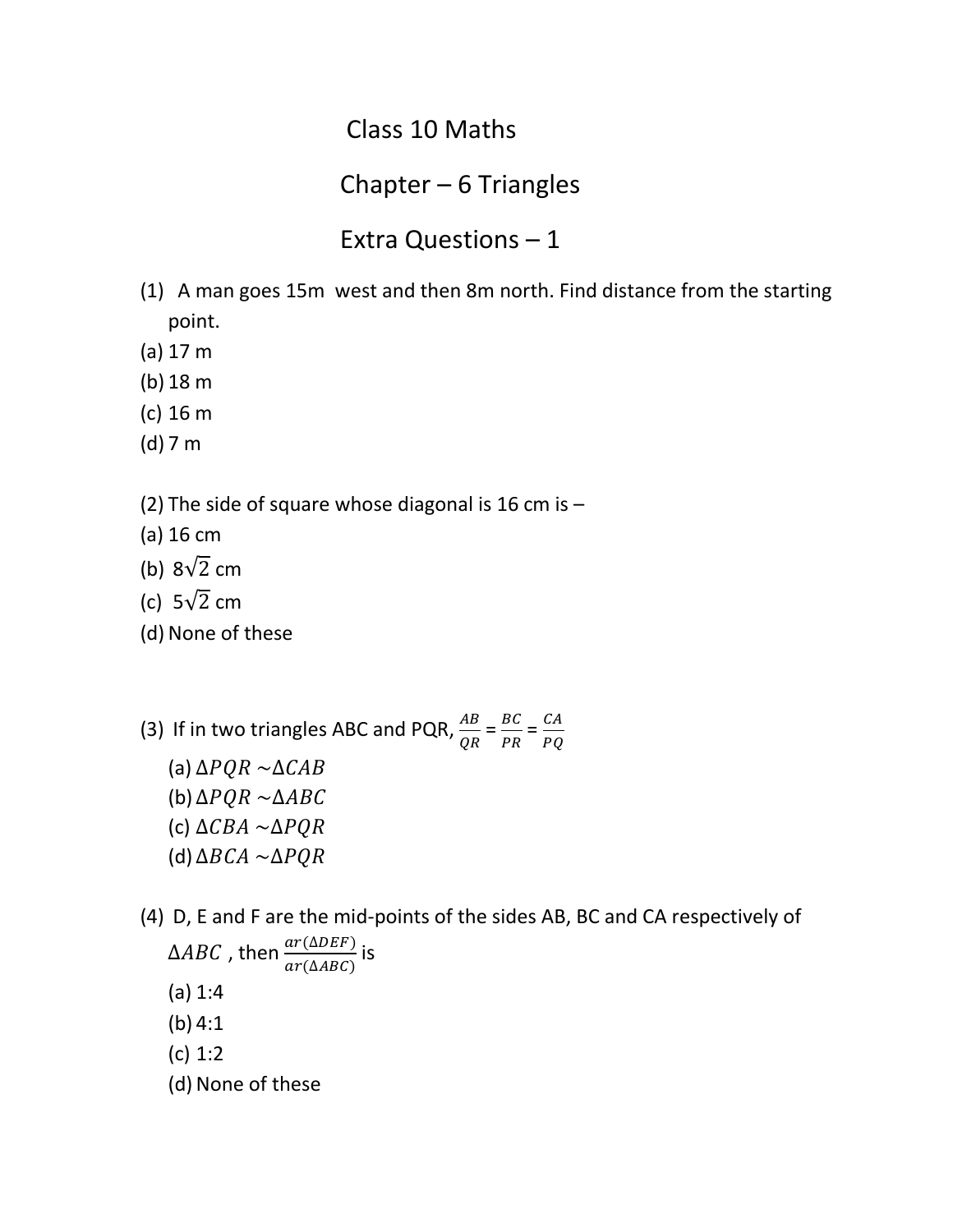- (5) In a triangle, DE | | BC and AD = 1 m. the ratio of the area of  $\triangle ABC$  to the area of  $\triangle ABC$  to the area of  $\triangle ADE$  is –
- (a) 9:1
- (b) 1:9
- (c) 3:1
- (d) None of these
- (6) Length of an altitude of an equilateral triangle of side '2a' cm is –
- (a) 3a cm
- (b)  $\sqrt{3}$  a cm

(c) 
$$
\sqrt{\frac{3}{2}}
$$
a cm

- (d)  $2\sqrt{3}$  a cm
- (7) In an isosceles triangle ABC, if AC=BC and  $AB^2 = 2AC^2$ , then <C =
	- $(a) 45°$
	- $(b) 60°$
	- (c)  $90^\circ$
	- $(d)$  30 $^{\circ}$

(8) If  $\triangle ABC \sim \triangle RPQ$ ,  $AB = 3$  cm,  $BC = 5$  cm,  $AC = 6$  cm,  $RP = 6$  cm and  $PQ = 10$ , then find QR.

(a) 10 cm (b) 12 cm (c) 14 cm (d) 8 cm

- (9) Sides of two similar triangles are in the ratio 4:9. Areas of these triangles are in the ratio :
	- (a) 2:3
	- (b) 4:9
	- (c) 81:16
	- (d) 16:81